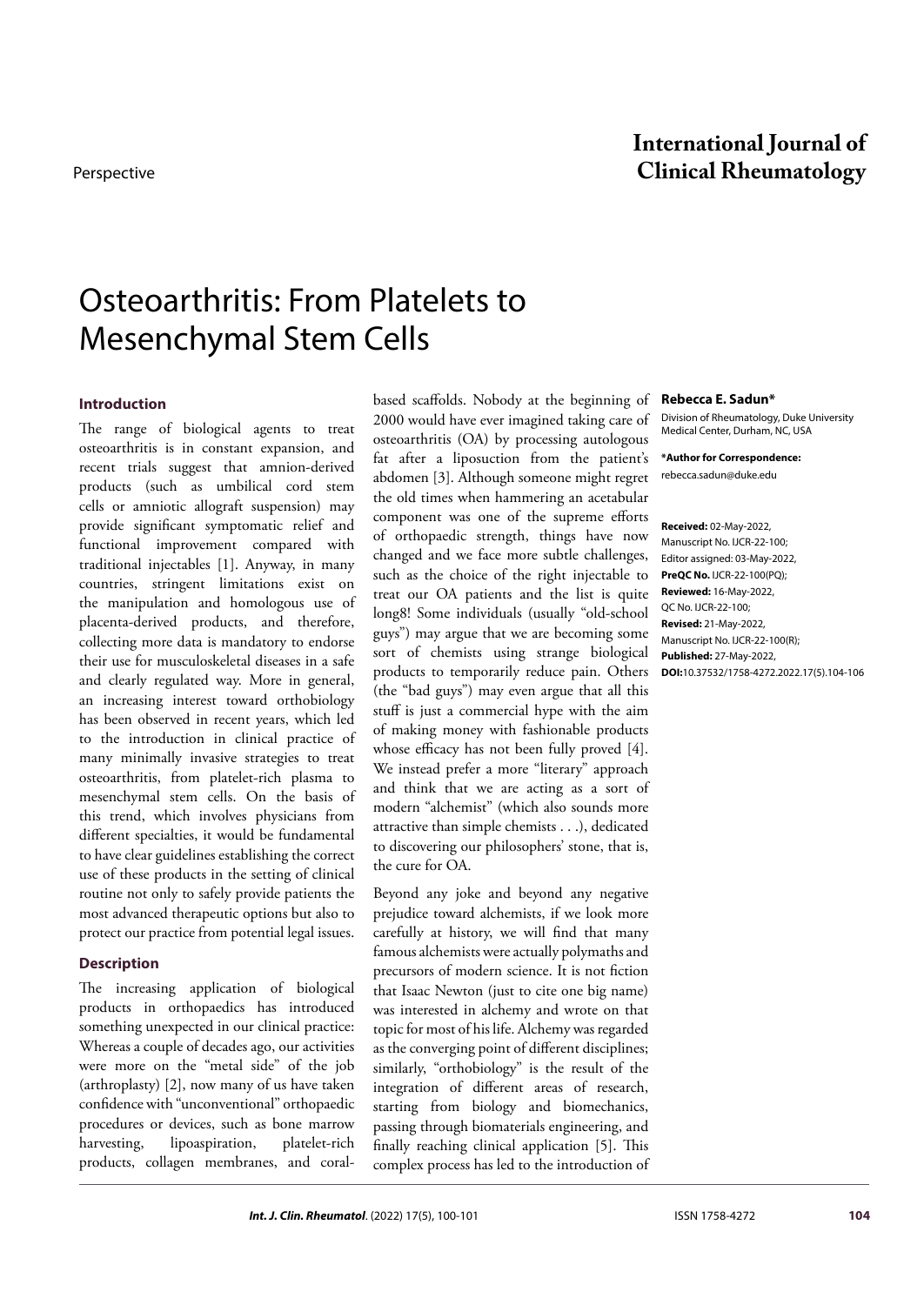therapeutic options for cartilage defects and OA over the past few decades, such as chondrocyte transplantation, platelet-rich plasma (PRP), mesenchymal stem cells (MSCs), and osteochondral scaffolds.

Here emerges a clear difference with the mythological philosophers' stone, whose purpose, as we all know, was to transform base metals into gold: in our field there are already too many practitioners able to turn joints into "metallic" entities, so the real orthopaedic stone is something able to delay or prevent joint replacement. In their article titled "Safety and Efficacy of an Amniotic Suspension Allograft Injection Over 12 Months in a Single-Blinded, Randomized Controlled Trial for Symptomatic Osteoarthritis of the Knee," Gomoll, Farr, Cole, Flanigan, Lattermann, Mandelbaum, Strickland, Zaslav, Kimmerling, and Mowry16 describe the results of an amniotic suspension allograft (ASA) injection for the treatment of moderate knee OA. They performed a 3-arm randomized controlled trial comparing ASA with a single administration of hyaluronic acid or placebo. The article has many interesting points. First, it stimulated our curiosity toward placenta-derived products: after a brief research, we were amused to learn the disparate applications of the placenta in history, from its magical use in the Middle Ages to the medical field and to . . . "gastronomy" (although "placentophagia" has been the subject of studies,17 this time we prefer more traditional approaches!).

Looking at the results of the study by Gomoll the first thing we noticed was the lack of a significant difference between placebo and hyaluronic acid at the 12-month evaluation, with saline solution even performing better at the 6-month time point. This finding could be attributed perhaps to the specific hyaluronan used, but in any case, this is further proof that nothing should be taken for granted and that comparison to a placebo is always methodologically sound. The outcomes after the injection of ASA were superior to those of the other treatment groups, with a higher number of responders, as well as substantial stability of the results up to the final follow-up. ASA is a homologous product that contains amniotic particulate, amniotic cells, and a milieu of other bioactive agents, such as growth factors and cytokines, that synergistically contribute to restore joint homeostasis, which is the crucial mechanism of action of biological products. In fact, "cartilage regeneration," although attractive as a concept, is still far from being achieved, and recent high-quality literature has shown that biological agents act mainly on the joint environment by reducing catabolic and inflammatory distress, thus protecting joint tissues from further

damage. This is translated into pain improvement and restored function for patients, as shown by the present trial.

Apart from the encouraging results described, the use of amnion-based products warrants some considerations in terms of regulatory issues because in most countries, "private banking" of placentas is still forbidden, and the manipulation of these tissues is strictly regulated, with a limited range of clinical applications currently allowed (and OA is usually not among those). Furthermore, other trials have been investigating the role of cultured, umbilical cord–derived MSCs in OA, thus confirming the great interest toward this source of biological agents. Further randomized trials will help in confirming the safety profile, the correct therapeutic indication, and the efficacy of placenta-derived products with the goal of introducing them, in a safe and regulated way, as a treatment option for a wider segment of patients. What has clearly emerged from recent literature is that orthobiology is no more a marginal field in musculoskeletal medicine and no more a territory dominated by basic researchers; conversely, it is now constantly attracting a larger number of clinicians, from different specialties.

### **Conclusion**

On previous occasions, we have advocated that any biological agent should not be used in routine clinical practice until a solid amount of data has been released on its efficacy. This is to avoid any indiscriminate use that does not help the medical community and may even be harmful for patients. We still strongly believe in this statement, but we must also acknowledge that most orthopaedic practitioners are "careful" users of those products; therefore, if sound research is necessary to endorse routine application, then routine application must be constantly supported by science. This means that scientific publications should protect our everyday practice and legitimate our choices. Many of us are currently using PRP or MSCs from various sources as minimally invasive treatments for OA with the aim of delaying more invasive approaches in young patients or in patients affected by significant comorbidities. We are doing this because, in recent years, some relevant evidence has emerged on the safety and efficacy of these products, especially PRP, which many recent meta-analyses have proved to be superior to viscosupplementation. To this purpose, it is worth underlining that the guidelines of many international societies do not consider biological injections for knee OA at all-or even recommend against their use. This is the case for the American Academy